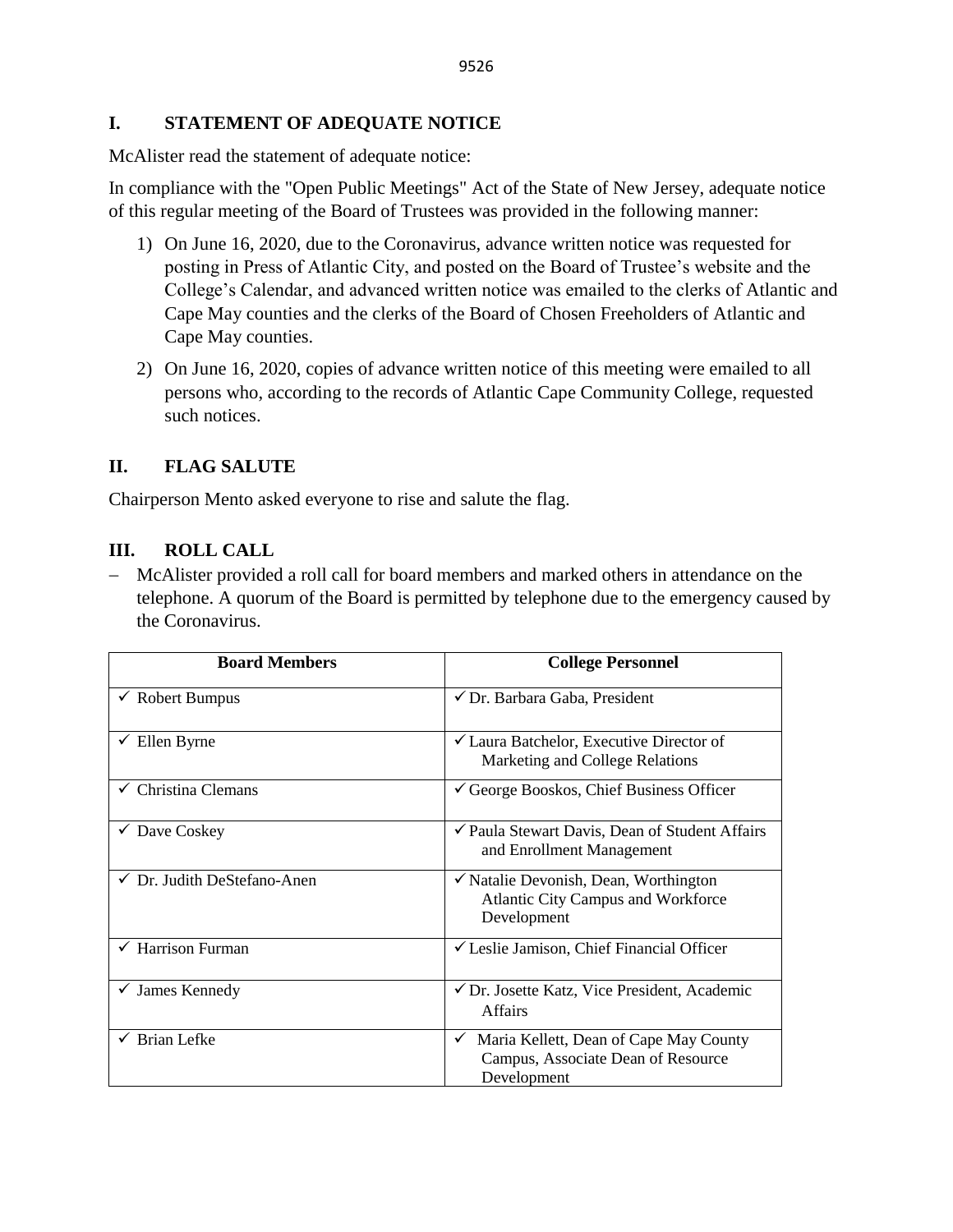| <b>Board Members</b>                                                                                                                                                                                                                                                                                                                 | <b>College Personnel</b>                                                                                                                                                                                                                                                            |  |
|--------------------------------------------------------------------------------------------------------------------------------------------------------------------------------------------------------------------------------------------------------------------------------------------------------------------------------------|-------------------------------------------------------------------------------------------------------------------------------------------------------------------------------------------------------------------------------------------------------------------------------------|--|
| $\checkmark$ Maria K. Mento                                                                                                                                                                                                                                                                                                          | √ John Piazza, Chief Information Officer                                                                                                                                                                                                                                            |  |
| $\checkmark$ Daniel Money                                                                                                                                                                                                                                                                                                            | √ Jean McAlister, Board Secretary, Chief of<br>Staff, and Dean of Resource Development                                                                                                                                                                                              |  |
| $\checkmark$ Donald J. Parker                                                                                                                                                                                                                                                                                                        | √ Dr. Vanessa O'Brien-McMasters, Dean,<br>Institutional Research, Planning &<br>Effectiveness                                                                                                                                                                                       |  |
| $\checkmark$ Ahmet Sahingoz                                                                                                                                                                                                                                                                                                          | √ Mickey Trageser, Executive Director, Human<br><b>Resources</b>                                                                                                                                                                                                                    |  |
| $\checkmark$ Maria Ivette Torres                                                                                                                                                                                                                                                                                                     | <b>Legal Counsel</b><br>✓ Lou Greco, Esq., Board Solicitor                                                                                                                                                                                                                          |  |
| $\checkmark$ Helen Walsh                                                                                                                                                                                                                                                                                                             |                                                                                                                                                                                                                                                                                     |  |
| <b>Public in Attendance</b>                                                                                                                                                                                                                                                                                                          |                                                                                                                                                                                                                                                                                     |  |
| $\checkmark$ Bonnie Lindaw, Chief Financial Officer,<br>County of Atlantic                                                                                                                                                                                                                                                           | √ Valerie Myland, Alumni Trustee 2020-21                                                                                                                                                                                                                                            |  |
| $\checkmark$ Brittany Smith, Chief Financial Officer,<br>County of Cape May                                                                                                                                                                                                                                                          |                                                                                                                                                                                                                                                                                     |  |
| <b>Faculty and Staff in Attendance</b>                                                                                                                                                                                                                                                                                               |                                                                                                                                                                                                                                                                                     |  |
| $\checkmark$ Jennie Ayres, Assistant Director,<br>Conferences, Events & Contracts<br>$\checkmark$ Robyn Berenato, Admissions and Enrollment<br>Specialist<br>$\checkmark$ Dr. Denise Coulter, Dean of Liberal Studies<br>√ Wendy Gray, Program Officer, CMCC<br><b>Student Services</b><br>$\checkmark$ Lynette Ingram, Counselor II | ✓ Carol Melkonian, Assistant Director,<br>Purchasing<br>√ Caesar Niglio, ACCCEA, Master Technician,<br><b>Student Affairs</b><br>$\checkmark$ Kimberly Weber, Receiving Clerk<br>$\checkmark$ Harry Whitelam, Director, Purchasing &<br>Receiving<br>✓ Linda Wohlman, Chef Educator |  |

# **IV. CALL TO ORDER**

− Chairperson Mento called the meeting to order at 5:05pm.

# **V. PRESIDENT'S REPORT**

Dr. Gaba highlighted the following items from the President's Report:

### *Campus Reopening Plan*

- − The Coronavirus Task Force is developing the *Campus Reopening Plan*, which will take place in three phases:
	- *Phase I* consists of the reopening plan for staff to work on site in a phased in, gradual manner.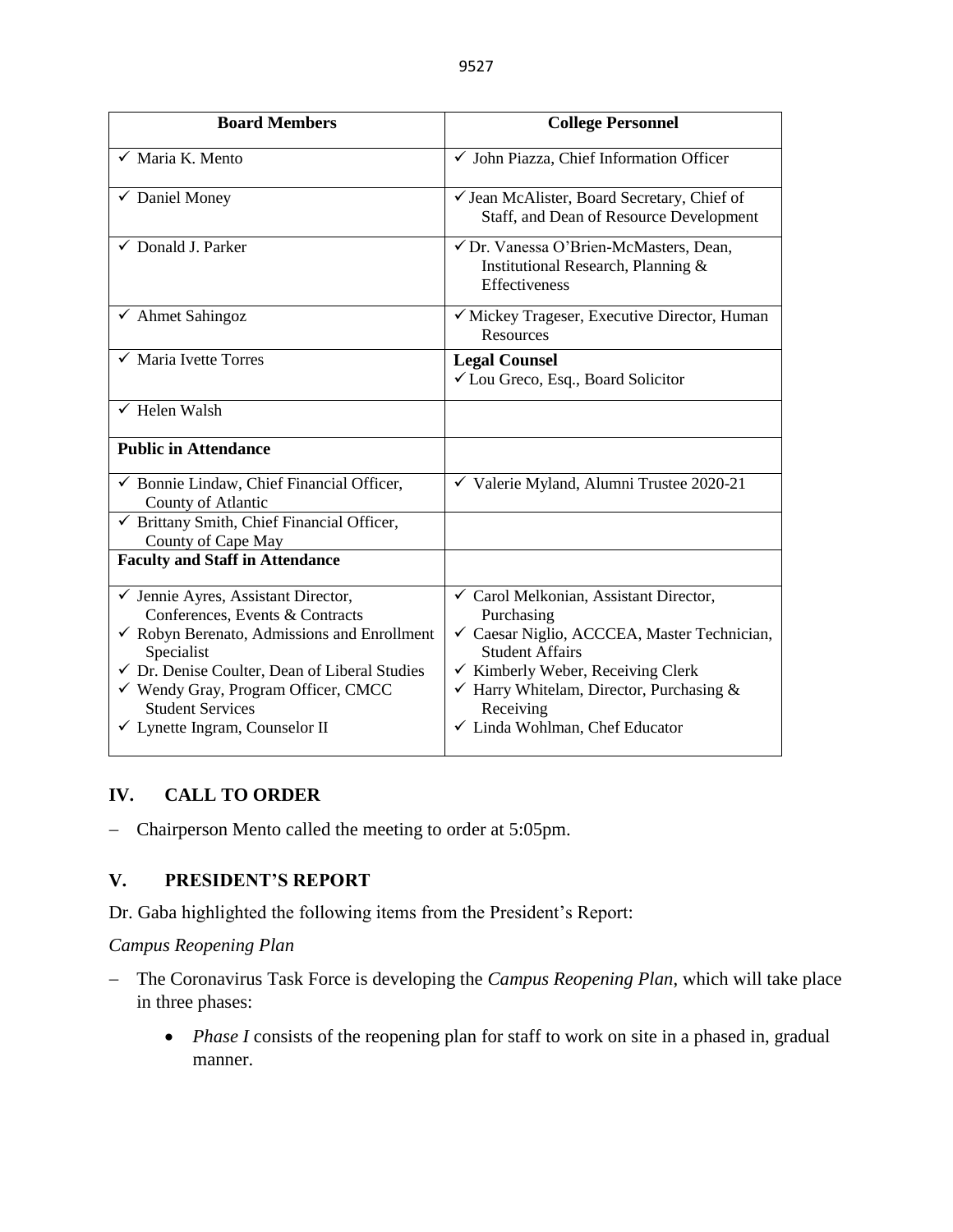- *Phase II* consists of bringing students and faculty back to campus. Academics is working on the Fall plan based on the guidelines from the Governor and Office of the Secretary of Higher Education.
- *Phase III* provides the "new normal" of college operations in the post-COVID-19 landscape.

# *CARES Act*

− Through Coronavirus Aid, Relief, and Economic Security (CARES) Act funding, to date the college has disbursed \$1,082,250 in Student Emergency Relief Grants to over 1,300 students for the Spring semester. Additionally, Dr. Gaba apprised the Board of the technology purchases being presented at the Board Meeting funded through the institutional portion of the CARES Act.

# *Governor's Emergency Education Relief Fund (GEERF)*

− Atlantic Cape's grant application for the Governor's Emergency Education Relief Fund (GEERF), authorized by the CARES Act, was submitted to the Office of the Secretary for Higher Education (OSHE) for possible additional funding to help with costs associated with the COVID-19 pandemic.

# *Legislative Update*

− Dr. Gaba met Assemblymen John Armato and Vince Mazzeo via Zoom to thank them for their support; discuss the impact of COVID-19 on the college and the unprecedented challenges faced by students; and advocate for additional state financial assistance needed because of COVID-19.

# *Technology Upgrades*

− Dr. Gaba discussed the wireless internet upgrades at all three campuses, the mobile app *Atlantic Cape Connect,* the student laptop loaner program*,* and enhancements to remote operations.

# *Student Accomplishments*

− The New Jersey Higher Education Student Assistance Authority has appointed Joelle Motley, Student Government Association President, to serve as an alternate member of the 2020-2021 Student Advisory Committee.

# *Virtual Coffee with the President*

− Dr. Gaba hosted a virtual *Coffee with the President* on Thursday, June 18. Over 130 faculty and staff participated. Dr. Gaba, faculty, and staff discussed the plans for reopening the college campuses, the college budget, Commencement, Chapter 12 construction projects, technology upgrades, marketing and community outreach efforts, CCOG and CARES Act funding for students, and Foundation fundraising activities.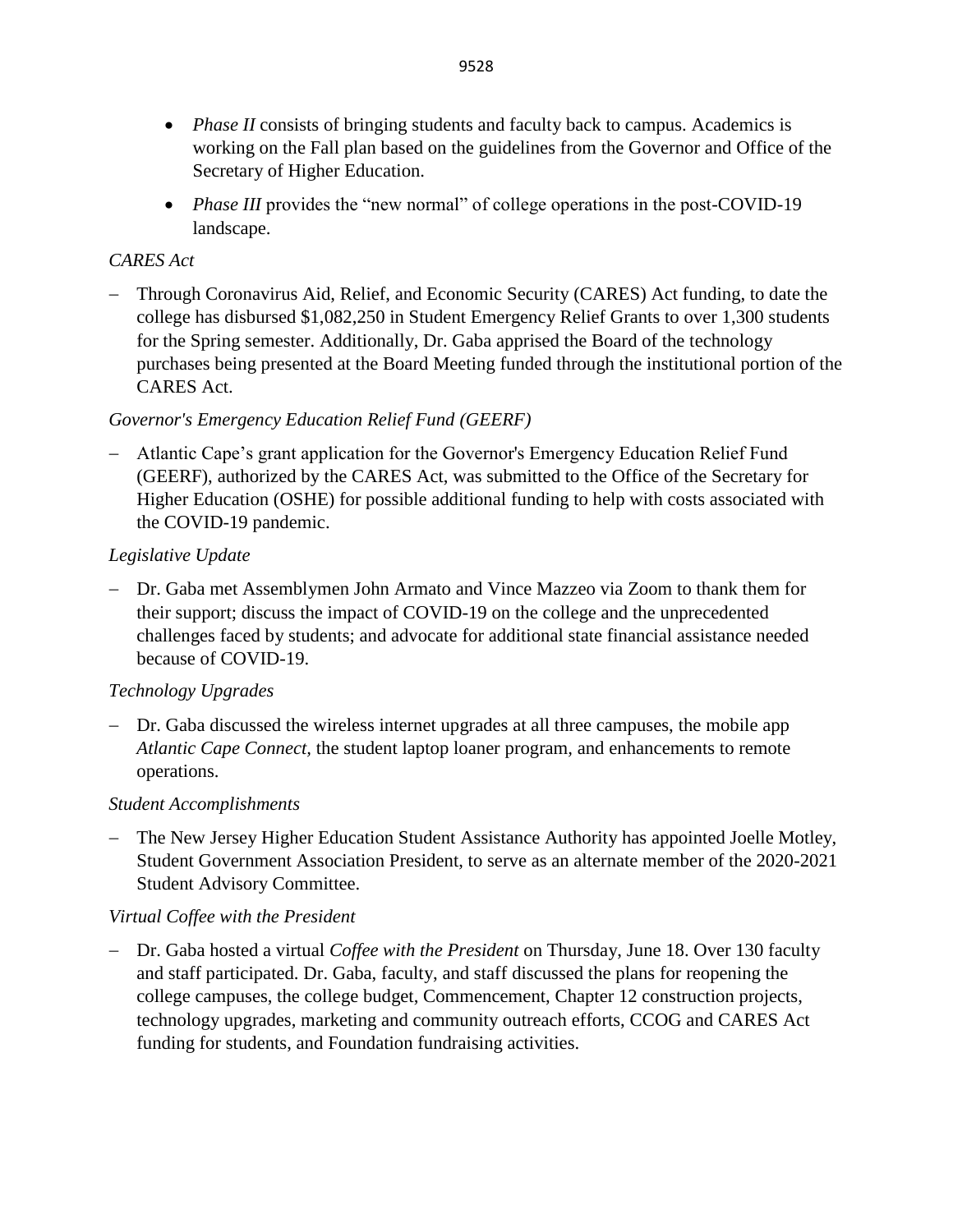# *Workforce Training Programs*

− The New Jersey Department of Education has approved the following Workforce Training Programs for PELL eligibility: Paramedic Science, Certified Clinical Medical Assistant (CCMA), and Certified Fundamental Cook (CFC). This approval will allow students the opportunity to apply for and receive financial aid funds as well as earn both a credential and college credits toward technical degrees.

# *Cape May County Out-of-School Youth Program*

− This grant has been extended through June 30, 2021. The program focuses on providing youth pathways to the workforce while earning certifications.

# *Community Relations and Marketing*

− Dr. Gaba also briefed the Board on community relations and community engagement activities, as well as the upcoming "One Voice Marketing Campaign," a statewide community college marketing campaign coordinated by New Jersey Council of County Colleges (NJCCC).

*Secretary's Note-The President's full monthly report is posted on the Board webpage.*

# **VI. COMMENTS FROM THE PUBLIC**

- − Chairperson Mento called for comments from the public on agenda items.
- − C. Niglio stated that there are multiple resolutions on the Agenda (referring to Res. #116, #119, #120) where the unions have made concessions due to COVID-19 and the budget in time for the Board Meeting. This was an extraordinary task, which will be ratified by membership later this week.
- − C. Niglio stated that there was an excellent level of collaboration between union leadership and M. Trageser, C. DeFalco, J. Katz, and lawyer B. Blaney.
- − Dr. Gaba thanked everyone for their hard work and collaboration, and stated that we are all in this together, and we will get through it together as well.

# **VII. EXECUTIVE SESSION**

− At 5:30 pm, Trustee Money motioned to go into Executive Session to discuss personnel matters. Trustee Clemans seconded.

*Secretary's note-Due to a technical problem, Trustee Walsh and Trustee Lefke were not present in Executive Session.*

ROLL CALL:

ALL AYES NO NAYS NO ABSTENTIONS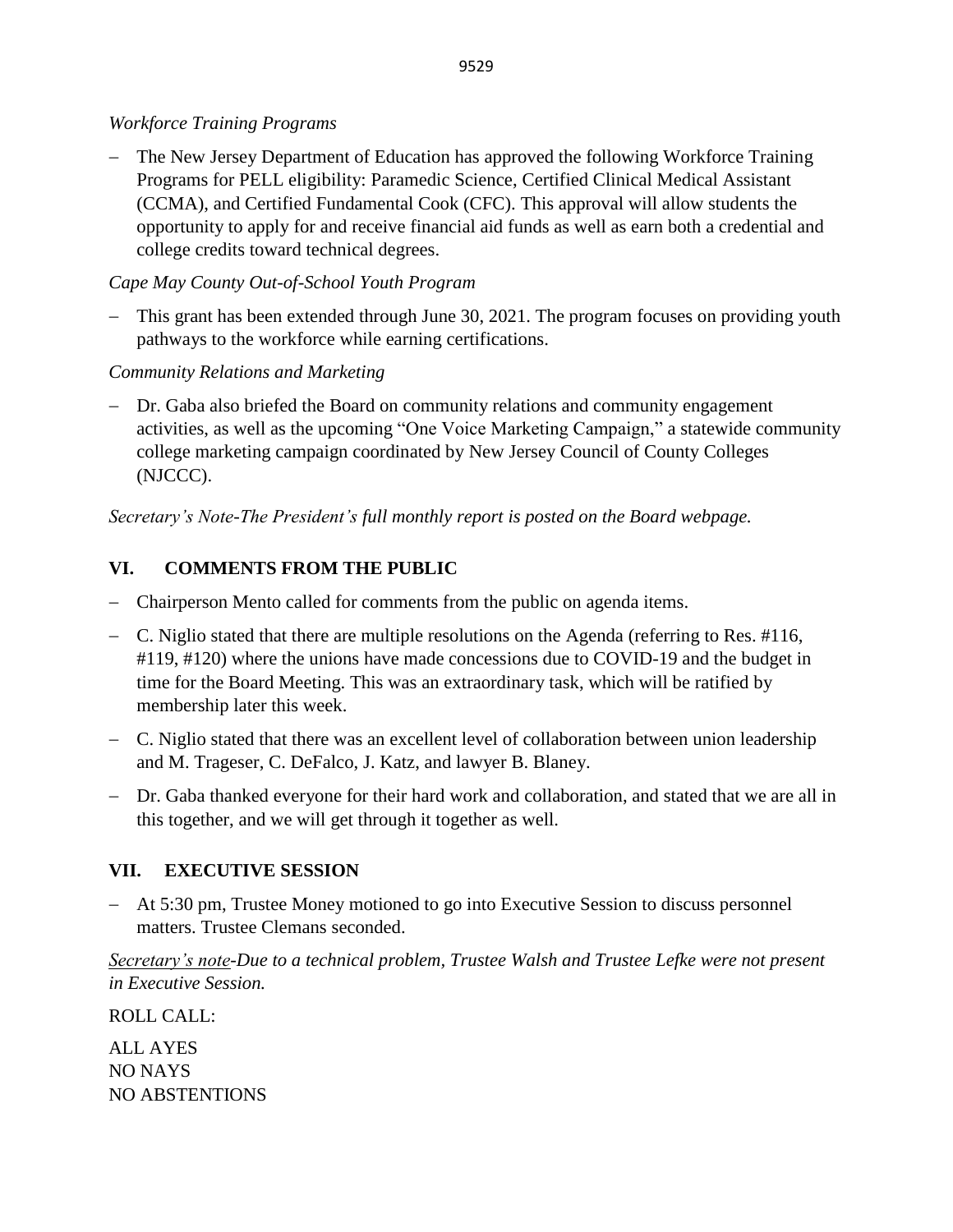Motion carried.

*Secretary's note-The Board returned from Executive Session at 5:50 pm*.

- *Trustee Lefke departed at 6:15pm*.

# **VIII. CONSENT RESOLUTONS**

− McAlister read the following consent resolutions.

**Res. #103** Approve: Regular Session Minutes (May 26, 2020)

**Res. #105**

### **Personnel Action**

*Resignations*: **Lorraine Monzo**, MSN RN, Assistant Professor, Nursing, effective June 30, 2020; **Ellen Splaver**, Counselor II, effective June 8, 2020.

*Promotions*: **Shirley Shields**, promoted from Associate Professor, ESL to Professor, ESL, effective August 31, 2020; **Gwen McIntyre**, promoted from Associate Professor, ESL to Professor, ESL, effective August 31, 2020; **Donna Marie McElroy**, promoted from Associate Professor, Social Science to Professor, Social Science, effective August 31, 2020; **Michael Bolicki**, promoted from Associate Professor, Education to Professor, Education, effective August 31, 2020; **Al Jou**, promoted from Associate Professor, Mathematics to Professor, Mathematics, effective August 31, 2020; **Beth Sanders-Rabinowitz**, promoted from Assistant Professor, Social Science to Associate Professor, Social Science, effective August 31, 2020; **Bojan Zilovic**, promoted from Assistant Professor, CIS to Associate Professor, CIS, effective August 31, 2020; **Laurie Lemons**, promoted from Assistant Professor, Chemistry to Associate Professor, Chemistry, effective August 31, 2020; **Zhe June Xu**, promoted from Assistant Professor, Biology to Associate Professor, Biology, effective August 31, 2020.

*Appointment*: **Gerald Fox**, Instructional Technology Program Coordinator, effective July 1, 2020; salary \$39,307.

# **Res. #116**

### **Memorandum of Agreement**

A Memorandum of Agreement with the Teachers, Librarians and Counselors (TLC) bargaining unit.

### **Res. #113**

### **Title IX Regulation Amendments**

Changes to Policy No. 25 *Violence Against Women Act, the Campus Sexual Violence Act, and Title IX*.

### **Res. #115**

# **Policy Update**

Changes to Policy No. 800 *Academic Freedom.*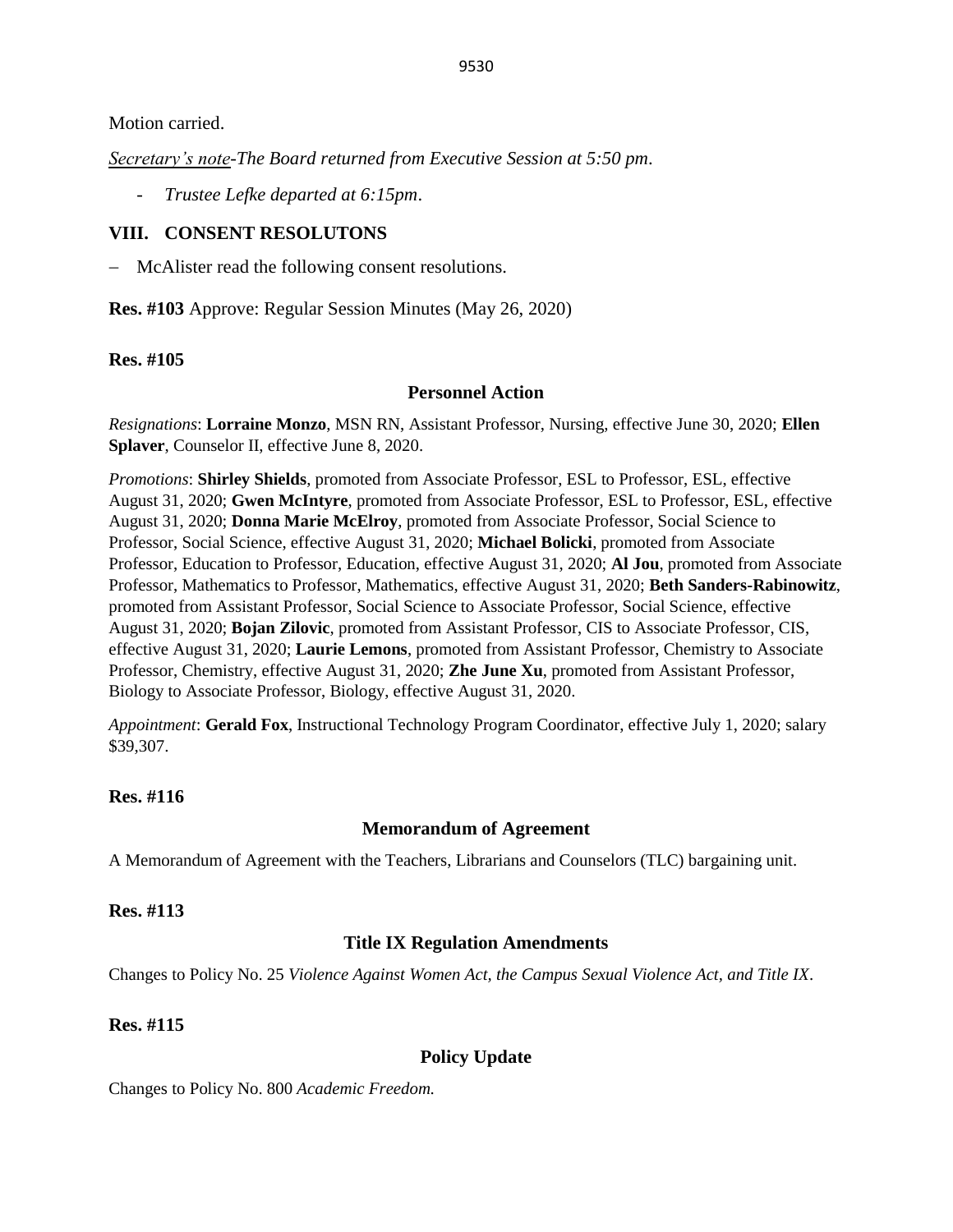**Res. #106**

## **Award of Bids**

| Auditing Services (2-year contract)<br>Finance Operational - FY2020, FY2021<br>Bowman & Company LLP<br>Woodbury, NJ<br>Paper and Envelopes<br><b>Operational Department Backcharge</b> | \$82,500.00<br>\$30,080.00                                                                                                                                    |
|----------------------------------------------------------------------------------------------------------------------------------------------------------------------------------------|---------------------------------------------------------------------------------------------------------------------------------------------------------------|
|                                                                                                                                                                                        |                                                                                                                                                               |
| Boothwyn, PA                                                                                                                                                                           |                                                                                                                                                               |
| East Hanover, NJ                                                                                                                                                                       |                                                                                                                                                               |
| H-Building Furniture<br>Chapter 12                                                                                                                                                     | \$40,525.66                                                                                                                                                   |
|                                                                                                                                                                                        |                                                                                                                                                               |
| D and K-Building Furniture                                                                                                                                                             | \$291,407.24                                                                                                                                                  |
| W.S. Goff Company, Inc.<br>Mays Landing, NJ                                                                                                                                            |                                                                                                                                                               |
| <b>Classroom and Lab Computers</b><br><b>CARES</b> Act Higher Education Emergency<br>Relief Fund - Institutional Portion (Grant<br>Funded)                                             | \$115,749.00                                                                                                                                                  |
| Ocean Computer Group<br>Matawan, NJ                                                                                                                                                    |                                                                                                                                                               |
| <b>Online Student Orientation</b><br><b>CARES</b> Act Higher Education Emergency<br>Relief Fund – Institutional Portion (Grant<br>Funded)                                              | \$50,823.00                                                                                                                                                   |
|                                                                                                                                                                                        |                                                                                                                                                               |
| <b>Chatbot Renewal</b><br><b>CARES Act Higher Education Emergency</b><br>Relief Fund - Institutional Portion (Grant<br>Funded)<br>Ivy.ai, Inc.                                         | \$33,755.00                                                                                                                                                   |
|                                                                                                                                                                                        | <b>Office Basics</b><br>Paper Mart<br>W.S. Goff Company, Inc.<br>Mays Landing, NJ<br>Chapter 12<br><b>Innovative Educators</b><br>Boulder, CO<br>Boulder, Co. |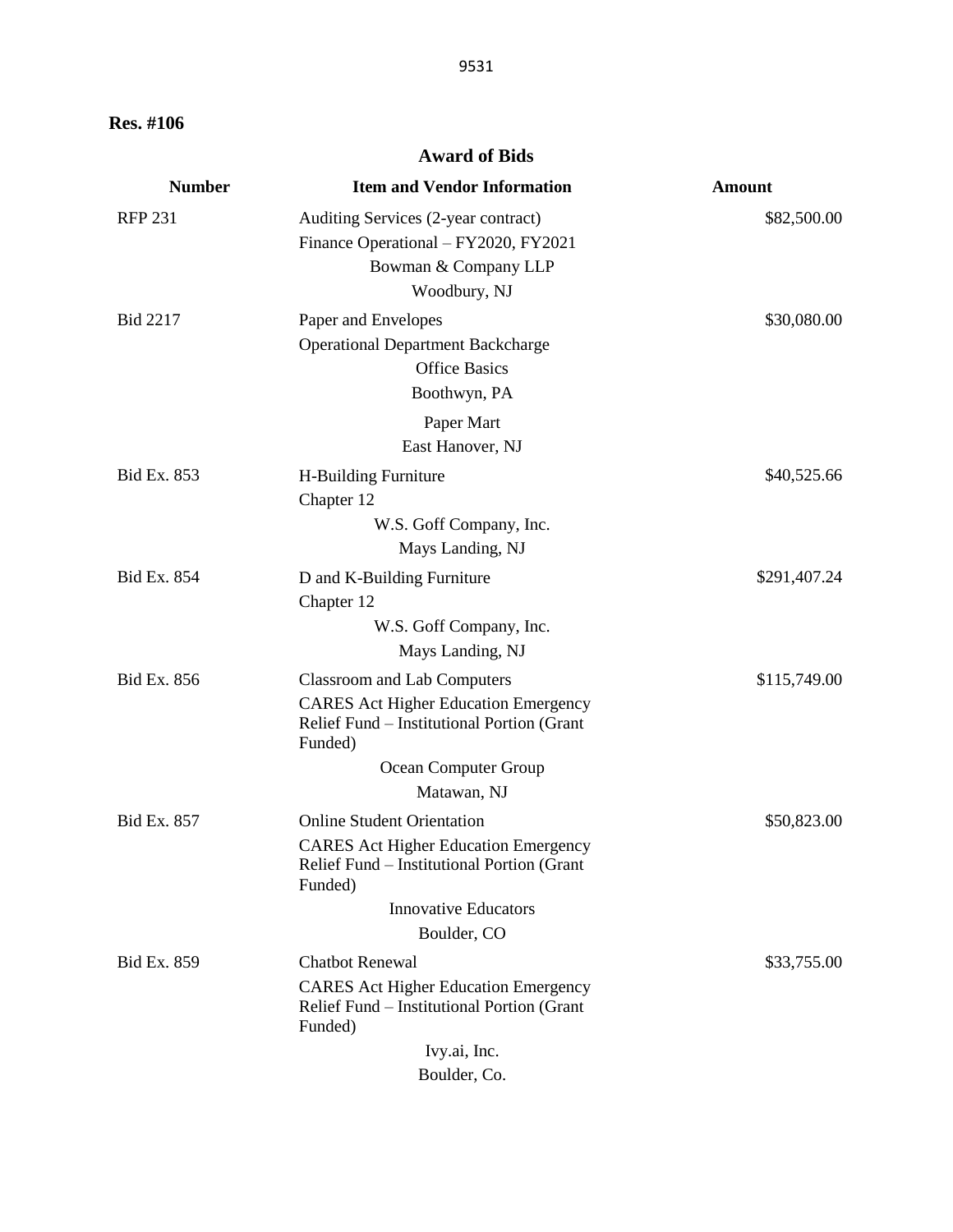| <b>Number</b>      | <b>Item and Vendor Information</b>                                                                   | <b>Amount</b> |
|--------------------|------------------------------------------------------------------------------------------------------|---------------|
| Bid Ex. 861        | New Jersey Council of County Colleges<br><b>Membership Dues</b>                                      | \$40,434.00   |
|                    | President Operational - Fiscal Year 2021                                                             |               |
|                    | New Jersey Council of County Colleges                                                                |               |
|                    | Trenton, NJ                                                                                          |               |
| Bid Ex. 864        | Zoom Enterprise Site License                                                                         | \$18,805.50   |
|                    | <b>CARES Act Higher Education Emergency</b><br>Relief Fund – Institutional Portion (Grant<br>Funded) |               |
|                    | Zoom Video Communications, Inc.                                                                      |               |
|                    | San Jose, CA                                                                                         |               |
| Bid Ex. 865        | <b>Upgraded Laptops for Workforce Development</b><br>Department                                      | \$11,531.75   |
|                    | <b>CARES</b> Act Higher Education Emergency<br>Relief Fund – Institutional Portion (Grant<br>Funded) |               |
|                    | Ocean Computer Group                                                                                 |               |
|                    | Matawan, NJ                                                                                          |               |
| <b>Bid Ex. 866</b> | New Laptops for Student Laptop Loaner<br>Program                                                     | \$55,352.40   |
|                    | <b>CARES</b> Act Higher Education Emergency<br>Relief Fund - Institutional Portion (Grant<br>Funded) |               |
|                    | Ocean Computer Group                                                                                 |               |
|                    | Matawan, NJ                                                                                          |               |
| Bid Ex. 867        | <b>Upgraded Laptops for Faculty</b>                                                                  | \$164,431.74  |
|                    | <b>CARES Act Higher Education Emergency</b><br>Relief Fund - Institutional Portion (Grant<br>Funded) |               |
|                    | Ocean Computer Group                                                                                 |               |
|                    | Matawan, NJ                                                                                          |               |
| Bid Ex. 868        | <b>Webcams for Online Proctoring</b>                                                                 | \$23,700.00   |
|                    | <b>CARES</b> Act Higher Education Emergency<br>Relief Fund - Institutional Portion (Grant<br>Funded) |               |
|                    | Troxell-CDI, Inc.                                                                                    |               |
|                    | Lumberton, NJ                                                                                        |               |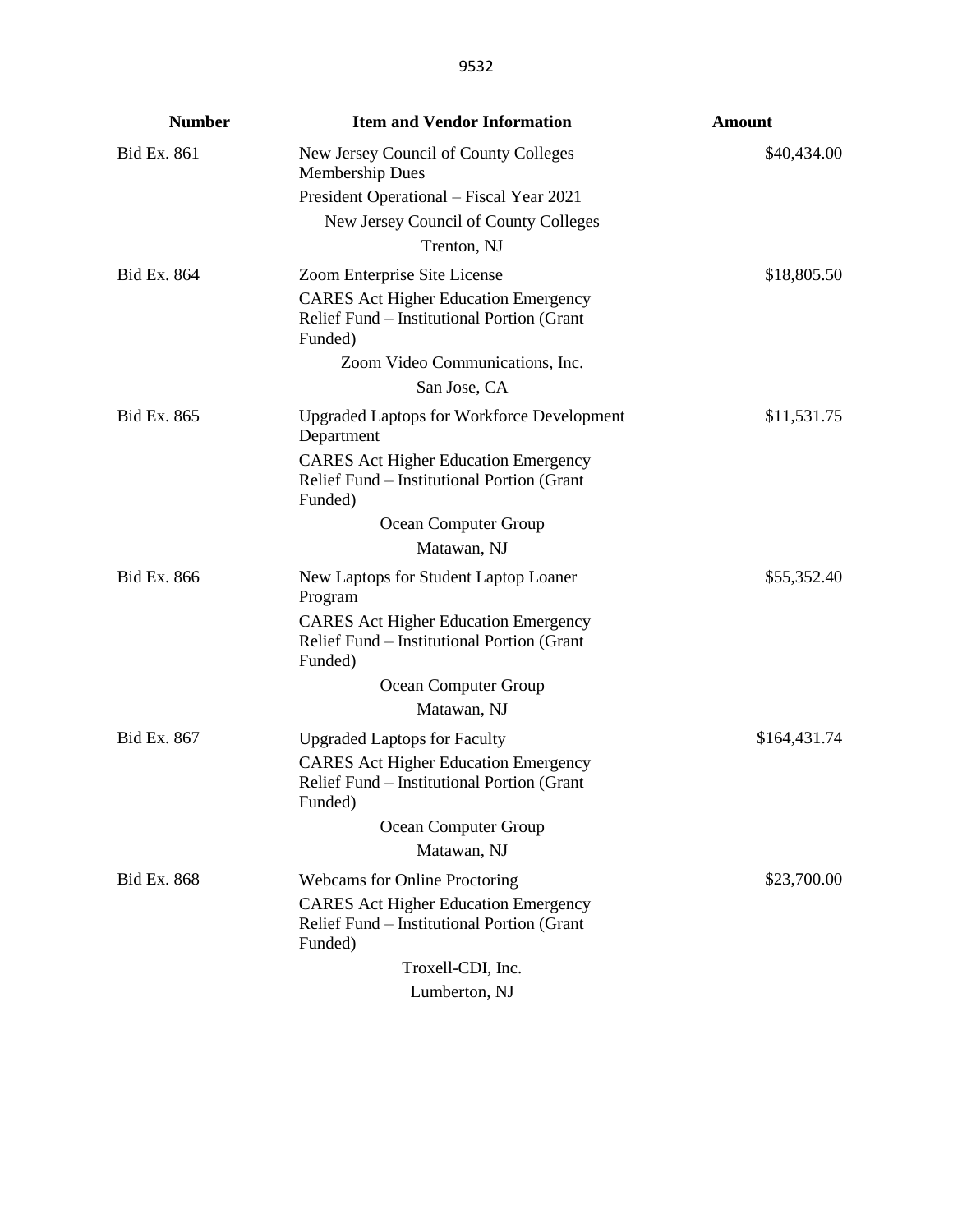| <b>Number</b> | <b>Item and Vendor Information</b>                                                                   | Amount       |
|---------------|------------------------------------------------------------------------------------------------------|--------------|
| Bid Ex. 869   | <b>Laptops for Remote Staff</b>                                                                      | \$163,750.85 |
|               | <b>CARES</b> Act Higher Education Emergency<br>Relief Fund – Institutional Portion (Grant<br>Funded) |              |
|               | Ocean Computer Group                                                                                 |              |
| Matawan, NJ   |                                                                                                      |              |
|               | Total \$1,122,846.14                                                                                 |              |

#### **Res. #107**

### **Resolution to Retain Legal Counsel**

To authorize a one-year legal services contract with Louis J. Greco for a retainer fee of \$46,916.00 and an hourly rate of \$137.13 for litigation and off campus hearings.

#### **Res. #108**

### **Resolution Authorizing the Award of a Contract for Insurance**

Multi-Peril/Commercial, Data Security Liability, E & O, Umbrella, Environmental, Excess Flood, Non-Owned Aircraft Liability and Builders Risk

To authorize the award of contract with Borden Perlman for insurance with a premium of \$469,468.

#### **Res. #109**

## **Resolution Authorizing the Award of a Contract for New Jersey Community College Worker's Compensation Insurance Pool**

To remit the assessment of \$155,537 to the New Jersey Community College Insurance Pool for the New Jersey Community College Insurance Pool Worker's Compensation Fund.

#### **Res. #110**

### **Resolution Authorizing the Award of a Contract for Student Insurance**

To approve a contract with T.L. Groseclose Associates for student insurance at a rate of \$3.50 per student for the Summer Sessions and \$5.50 per student for the Fall and Spring sessions.

#### **Res. #111**

# **State of New Jersey Labor and Workforce Development's Workforce Innovation and Opportunity Act (WIOA) Title II Grant**

To submit an application to the State of New Jersey Dept. of Labor and Workforce Development's Workforce Innovation and Opportunity Act (WIOA) Title II, Adult Education and Family Literacy Consolidated Adult Basic Skills and Integrated English Literacy and Civics Education Grant Programs, Fiscal Year 2021 to provide adult basic education, literacy, and English as a second language services,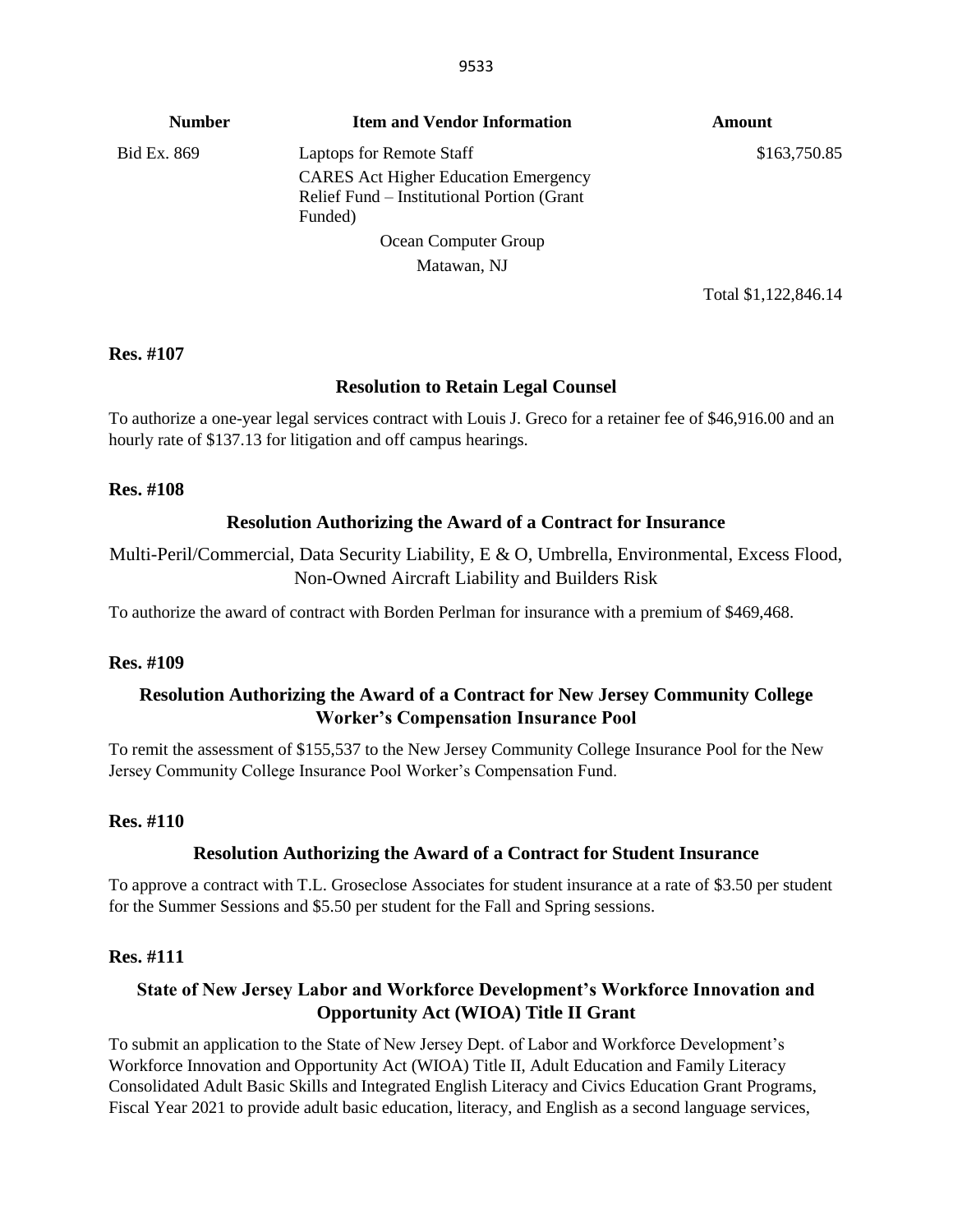applying for these funds as a single entity in Atlantic County and as a lead agency with Cape May County Technical School District as a partner in Cape May County, requesting a total grant of \$673,807, with Atlantic County services receiving \$501,594 and Cape May County services receiving \$172,213, over the term of July 1, 2020 – June 30, 2021.

#### **Res. #112**

#### **Educational Opportunity Fund (EOF)**

To submit a budget to, and to accept a contract from, the State of New Jersey, Office of the Secretary of Higher Education FY21 Educational Opportunity Fund Article IV – Academic Year Support, with preliminary funding of \$225,333 to be awarded over the term of July 1, 2020 through June 30, 2021.

#### **Res. #117**

### **CARES ACT Governor's Emergency Education Relief Fund (GEERF)**

To submit an application to and accept an allocation from the Office of the Secretary of Higher Education (OSHE) for the Governor's Emergency Education Relief Fund (GEERF).

#### **Res. #72 Rev.**

#### **Tuition and Fees**

Tuition and Fee Schedule noting that the Radiologic Technology Course Fees will have no change in FY2021.

#### **Res. #118 Executive Session**

− Trustee Lefke motioned to approve consent resolutions, Trustee Byrne seconded.

ROLL CALL:

ALL AYES NO NAYS ABSTENTIONS

Motion carried.

### **IX. BUDGET REPORT**

Trustee Byrne reported under Resolution #104 – Regular Resolutions.

## **X. REGULAR RESOLUTIONS**

**Res. #104** FY20 Financial Statement for eleven months ended May 31, 2020.

Trustee Byrne stated the following: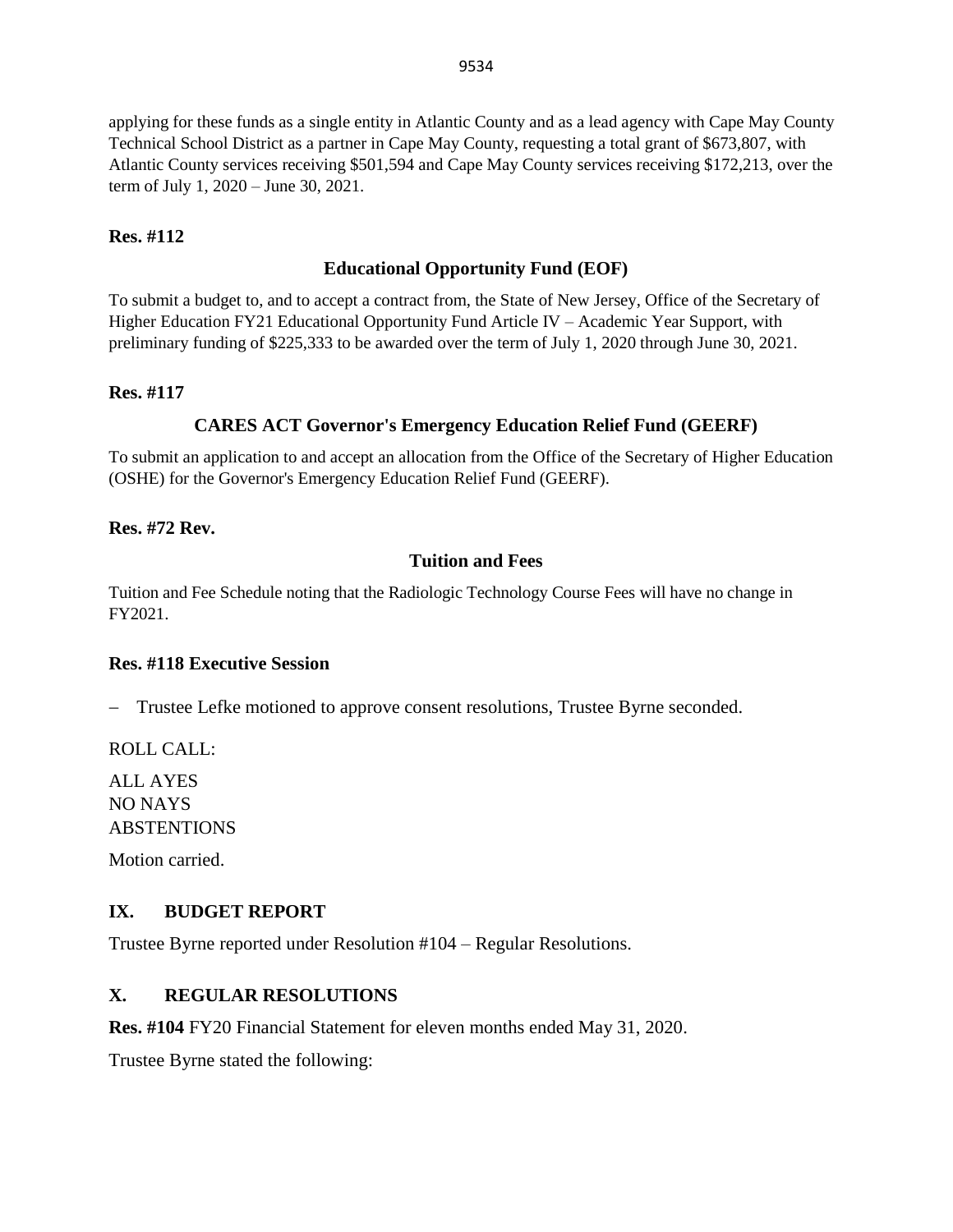- − As of May 31, 2020, the College has earned 97.85% of budgeted revenues and expended 88.39% of budgeted expenditures. Year to date revenue is up 2.7% compared to this time last year, and year to date expenditures are down 0.7%, which is directly in line with the budget. The year to date margin is 40.0% higher than compared to last year. The final FY20 net margin will be contingent upon the final month's revenues and expenses and year-end accruals/ adjustments.
- − As it became clear that the financial impact of COVID-19 would be significant, management instituted measures to help mitigate some of the negative financial effects of the pandemic and help secure our financial positon by ending the fiscal year with an expected positive net margin.
- The financial impact on FY2021 is difficult to predict at this point. We have not received final guidance on how the extension of the State's fiscal year through September 30 will affect our State operating appropriations for July, August and September, and beyond. The impact of COVID-19 on Fall enrollment is uncertain, but the decline is expected to be deeper than what was originally projected.
- − Trustee Money motioned to approve Resolution #104, Trustee Bumpus seconded.

# ROLL CALL:

ALL AYES NO NAYS NO ABSTENTIONS

Motion carried.

### **Motion to Accept:** FY21 Annual Budget Message

- − Motion to accept the Annual Budget Message for Fiscal Year 2020-2021.
- − Trustee Bumpus motioned to accept the Annual Budget Message, Trustee Parker seconded.

ROLL CALL:

ALL AYES NO NAYS NO ABSTENTIONS

Motion carried.

### **Res. #119**

#### **Memorandum of Agreement**

A Memorandum of Agreement with the Atlantic Cape Community College Organization of Supervisory and Administrative Personnel (ACCCOSAP) and the Supportive Staff Association of Atlantic Cape Community College (SSAACCC) bargaining units.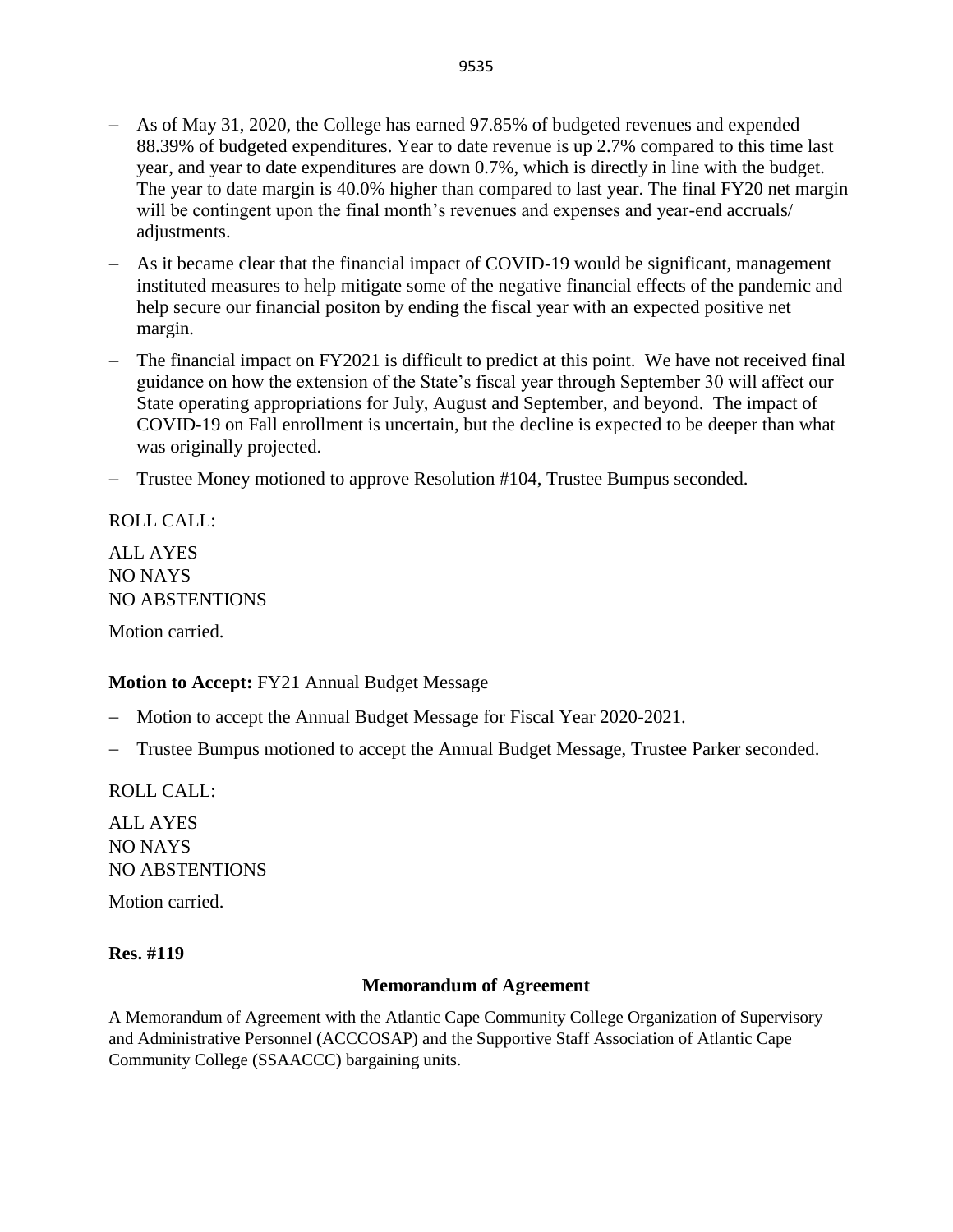- − B. Lindaw, Atlantic County CFO, brought to our attention a mistake in this resolution and in Resolution #120, noting Atlantic County has not reduced funding to the College and stated that there was a 1% increase in FY19. A correction will be made.
- − It was also noted that there has not been a reduction in funding from Cape May County.
- − Recognizing the clerical error, "and County" was removed from this Resolution.
- − Trustee Torres motioned to approve Resolution #119 with the removal of "and County", Trustee Parker seconded.

ROLL CALL:

ALL AYES NO NAYS ABSTENTIONS-Trustee Walsh

Motion carried.

# **Res. #120**

# **Memorandum of Agreement**

A Memorandum of Agreement with the Atlantic Cape Community College Organization of Supervisory and Administrative Personnel (ACCOSAP), Supportive Staff Association (SSAACCC), Academy of Culinary Arts Faculty Association (ACAFA), and Teachers, Librarians and Counselors (TLC) bargaining units.

− Trustee Bumpus motioned to approve Resolution #120 with the removal of "and County", Trustee Money seconded.

ROLL CALL:

ALL AYES NO NAYS ABSTENTIONS –Trustee Walsh

Motion carried.

- − Trustee Torres stated that the retirees acknowledged this evening represent 109 years of hard work and dedication to our students: "Due to the Coronavirus, and these unprecedented times, we are unable to have the traditional celebratory dinner, but that does not diminish our heartfelt thanks for their years of service. All of the employees who have retired this year will do so with more than 25 years of service."
- − Thank you for your service on behalf of the Board of Trustees.

# **Res. #105A**

**Retirement of Dr. Barbara Warner, Associate Professor of Psychology**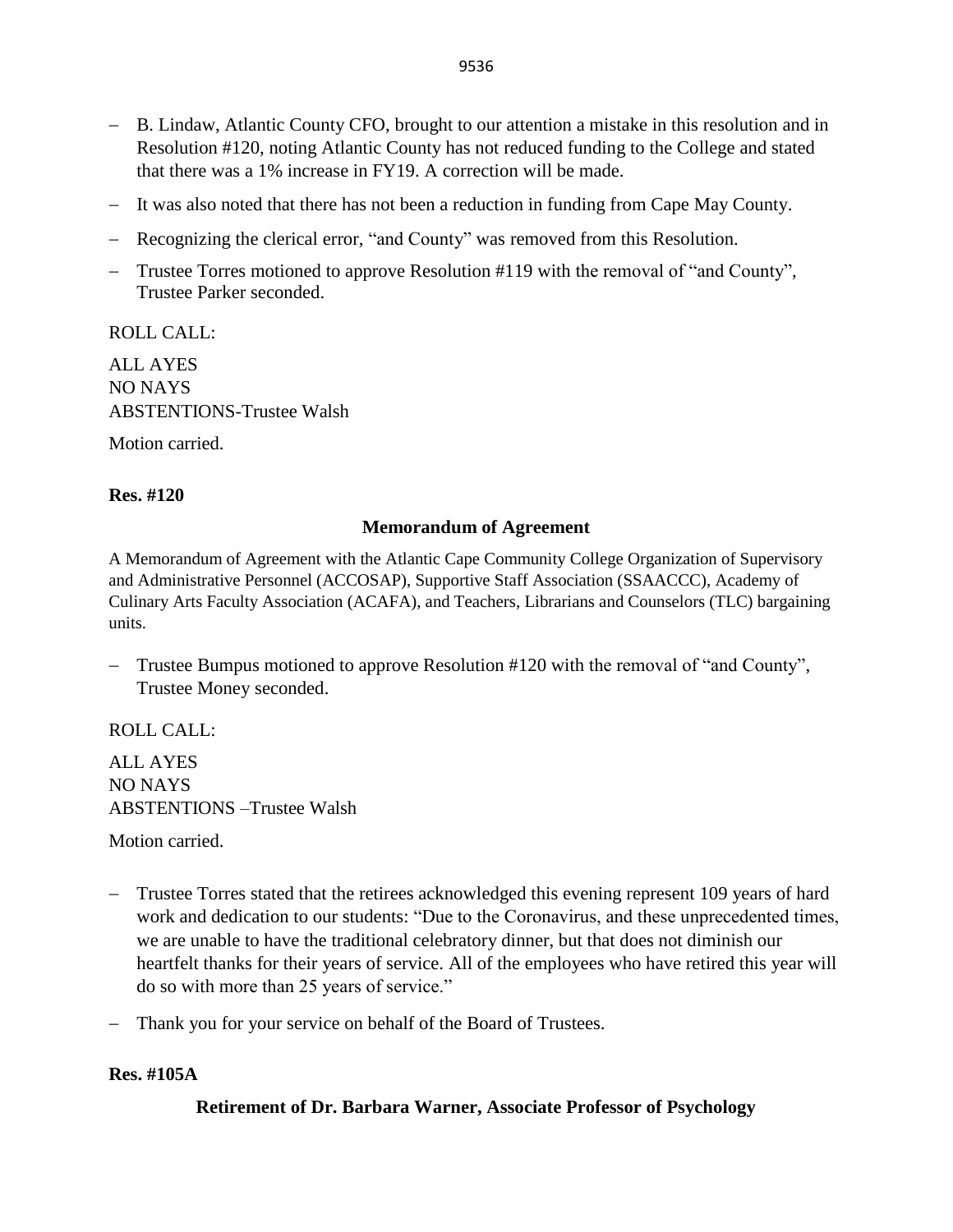*Retirement*: **Dr. Barbara Warner**, Associate Professor, Psychology, effective June 30, 2020.

### **Res. #105B**

#### **Retirement of Kathleen Landau, Bursar**

*Retirement*: **Kathleen Landau**, Bursar, effective August 31, 2020.

#### **Res. #105C**

### **Retirement of Nancy Hand, Senior Clerk**

*Retirement*: **Nancy Hand**, Accounts Payable Clerk, effective September 1, 2020.

#### **Res. #105D**

#### **Retirement of Richard Kalman, Assistant Professor of Computer Information Systems**

*Retirement:* **Richard Kalman**, Assistant Professor, Computer Information Systems, effective June 30, 2020.

− Trustee Byrne motioned to approve Resolution #105A-#105 D, Trustee Parker seconded.

ROLL CALL:

ALL AYES NO NAYS NO ABSTENTIONS

Motion carried.

### **Res. #114**

### **Recognition of Ahmet Sahingoz, Alumni Trustee**

*Honorary:* To recognize Mr. Ahmet Sahingoz for his service to the Board of Trustees, the College's Foundation and the students of Atlantic Cape.

− Trustee Parker motioned to approve Resolution #105D, Trustee Byrne seconded.

ROLL CALL:

ALL AYES NO NAYS NO ABSTENTIONS

Motion carried.

# **XI. COMMITTEE REPORTS**

PERSONNEL AND BOARD DEVELOPMENT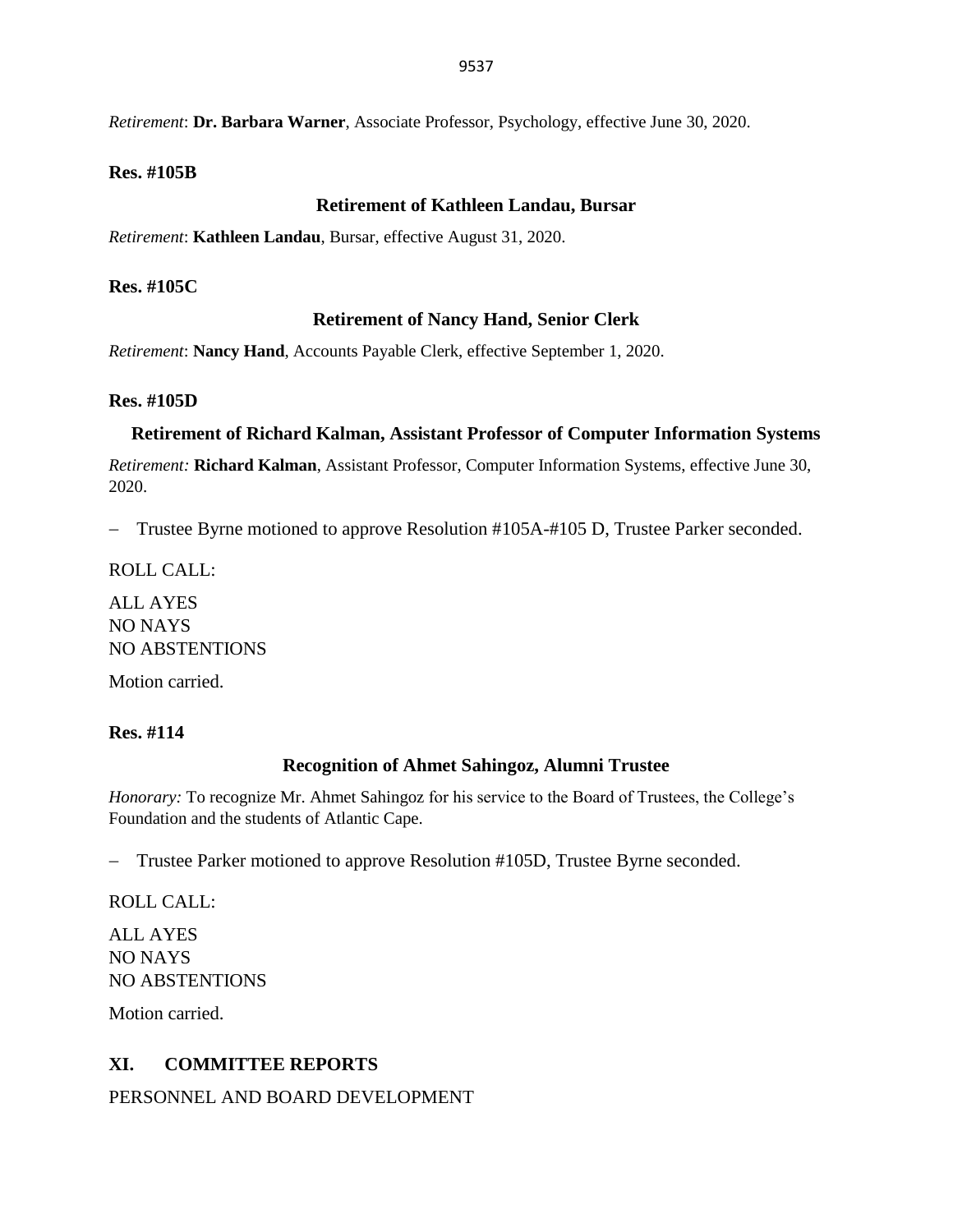− There was no report under the Cunningham-Ruiz Bill.

# **XII. FOUNDATION REPORT**

- − J. McAlister, reporting on behalf of Trustee Sahingoz, stated that the Foundation approved \$150,821.00 for the Spring Semester Scholarship Awards, bringing the total scholarships awarded for this fiscal year to \$564,500.00. Additionally, the Foundation approved a pledge of \$625,275.00 for FY21.
- − Most recently, the Foundation received \$10,000 from the *Jon Powell Family Foundation* for ten (10) \$1,000 scholarships for this Fall, and the Foundation applied for and received \$12,000 from the *Walter & Louise Sutcliffe Foundation* for six (6) \$2,000 nursing scholarships. Additionally, *Atlantic City Electric* and its parent company *Pepco Holdings* is providing \$25,000 in scholarships this year for students studying in STEM programs. *OceanFirst* scholarships are being awarded to incoming students starting on July 1. There are 163 applicants for fifty (50) \$1,000 scholarships. There is \$150,000 in *Doherty Family Foundation* (aka Hunter-Doherty) scholarships that will be awarded to incoming and returning Cape May County students.
- − Annually, the College holds a Scholarship Awards Ceremony and Donor Reception. Due to the Coronavirus, we were unable to hold this event. The Foundation sent thank you letters to more than 100 donors for their continued generosity, and more than 300 letters to students who are the recipients of the awards.
- − To date, thanks to the generosity of our donors, the Restaurant Gala raised \$130,000, even though the event did not occur due to the Coronavirus. This does not include in-kind contributions.
- − Lastly, the slate of officers for the Foundation Board remains the same for the next two years: Jim Rutala, *President*; Linda Bazemore, *Treasurer*; Steve Nehmad, *Secretary*; Cheryl Pivola, *1 st Vice President*; Ken Calemmo, *2 nd Vice President*; and Nick Cashan, *3 rd Vice President*.
- − The new Board members include returning Trustee Charlie Passagno and Trina McSorely of Sturdy Bank. There are now 29 members of the Foundation Board with 25% from Cape May County.

# **XIII. NEW JERSEY COUNCIL OF COUNTY COLLEGES (NJCCC)**

- − Dr. Gaba reported that the New Jersey Council of County College (NJCCC) issued a press release on behalf of the 18 community college presidents to denounce the death of George Floyd and the ongoing injustice in our nation. The release noted that our colleges are rooted in the core values of equality, equity, and opportunity and that we are doing all we can to ensure every member of our community knows that everyone is welcome on our campuses.
- − The Council also issued another release, "*Acknowledging the Heroes in Our State*," which saluted our current students, alumni, faculty and staff who are on the frontlines in response to